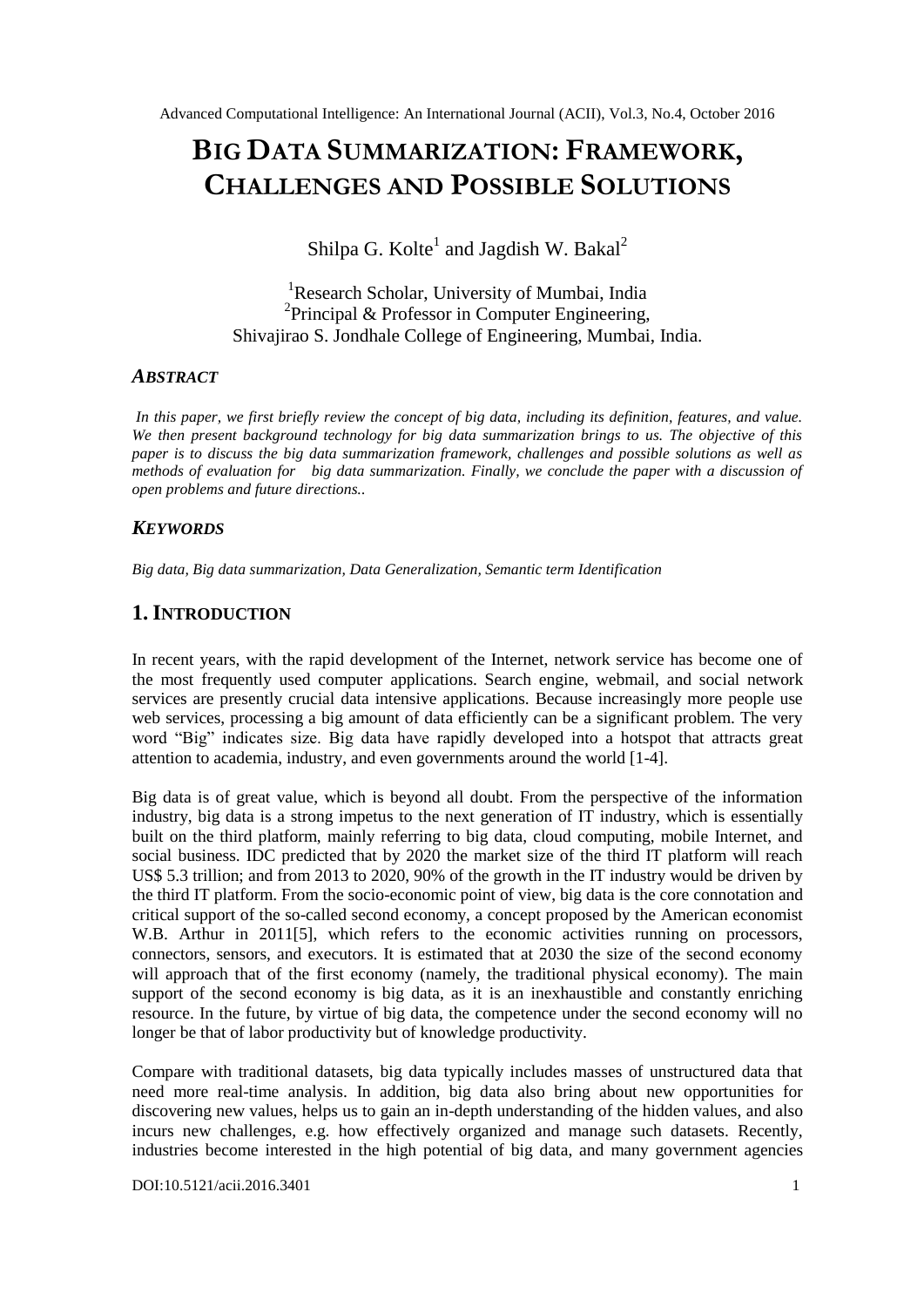announced major plans to accelerate big data research and applications [6]. Nowadays, big data related to the service of Internet companies grow rapidly. For example, Google processes data of hundreds of Petabyte (PB), Facebook generates log data of over 10 PB per month, Baidu, a Chinese company, processes data of 10 PB per day, and Taobao, a subsidiary of Alibaba, generates data of tens of Terabyte (TB) for online trading per day.

The features of big data can be characterized by 5V, namely, huge Volume, high Velocity, high Variety, low Veracity, and high Value. The main difficulty in coping with big data does not only lie in its huge volume, as we may alleviate to some extent this issue by reasonably expanding or extending our computing systems. Actually, the real challenges center on the diversified data types (Variety), timely response requirements (Velocity), and uncertainties in the data (Veracity). Because of the diversified data types, an application often needs to deal with not only traditional structured data, but also semi-structured or unstructured data (including text, images, video, and voice). Timely responses are also challenging because there may not be enough resources to collect, store, and process the big data within a reasonable amount of time.

Emplacing on the value addition that big data analysis is brings with it for identifying the problems and its solution to education level. It is imperative that educational institution start paying attention to both collection and analysis of data that has been collected over the past years. A big data analysis could help institutes, educator and policy makers get a better handle of not just how to teach but how students like to learn and other related issues plying in the mind of educator and policy makers like right from getting better attendance at low income group institution and controlling school dropout rates. Analysis of large data set can be given is insight on the students and their ability to learn as compared to many factors such as gender, socioeconomic group, ethnicity and even location and culture. Big data analysis could help create the right incentives and educators, students, parents and other stakeholders to develop requisite skill in students.

The reminder of the paper is organized as follows. Section 2 presents background technology for big data summarization, Section 3 explore Big data summarization Framework, challenges and possible solution, Section 4 explains evaluation techniques for big data summarization and Section 5 concludes the paper.

## **2. TECHNOLOGY FOR BIG DATA**

Big data is a new concept for handling massive data therefore the architectural description of this technology is very new. Apache Hadoop [7] is an open source framework of storing and processing large datasets using clusters of commodity hardware. Hadoop is designed to scale up to hundreds and even thousands of nodes and is also highly fault tolerant. The various components of a Hadoop Stack are illustrated in Figure 1. The Hadoop platform contains the following important components.

### **2.1. HADOOP DISTRIBUTED FILE SYSTEM (HDFS)**

HDFS is a fault tolerant and self-healing distributed file system designed to turn a cluster of industry standard servers into a massively scalable pool of storage. Developed specifically for large-scale data processing workloads where scalability, flexibility and throughput are critical, HDFS accepts data in any format regardless of schema, optimizes for high bandwidth streaming, and scales to proven deployments of 100PB and beyond. Data in HDFS is replicated across multiple nodes for the compute performance and for the reliable data protection [9].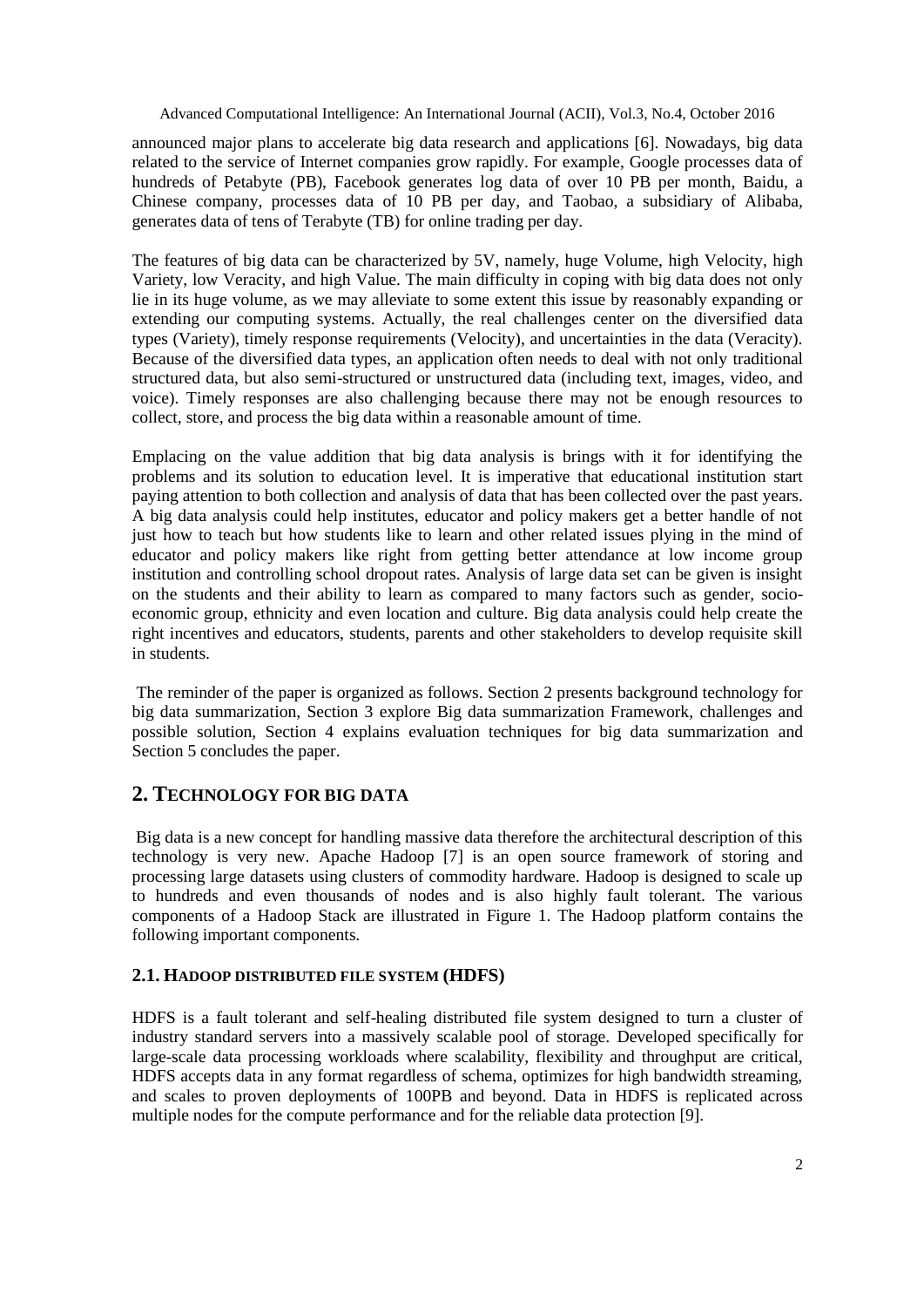

Figure 1. Hadoop Framework

## **2.2. DATA PROCESSING**

In Hadoop framework following MapReduce and Hbase component are used for data processing: MapReduce is a parallel processing framework which is massively scalable, parallel processing frame work that works in tandem with HDFS. MapReduce processes exceedingly large amounts of data without being affected by traditional bottlenecks like network bandwidth by taking advantage of this data proximity. A MapReduce job usually consists of three phases—map, copy and reduce. The input data is split into chunks of 64MB size (by default). In the map phase, a user defined function operates on every chunk of input data producing intermediate key-value pairs which are stored on local disk. One map process is invoked to process one chunk of input data. In the copy phase, the intermediate key-value pairs are transferred to the location where a reduce process would operate on the intermediate data. In reduce phase, a user defined reduce function operates on the intermediate key value pairs and generates the output. One reduce process is invoked to process a range of keys [9].

HBase [10] is open source, distributed and Non relational database system implemented in Java. It runs above the layer of HDFS. It can serve the input and output for the Map Reduce in well mannered structure. It is a NoSQL database that runs on top of Hadoop as a distributed and scalable big data store. HBase can leverage the distributed processing paradigm of the HDFS. HBase allows you to query for individual records as well as derive aggregate analytic reports on a massive amount of data.

### **2.3. DATA ACCESS**

A certain set of data access are currently being developed for MapReduce called as wrapper. These wrappers can provide a better control over the MapReduce code and aid in the source code development. The following wrappers are being widely used in combination with MapReduce. Pig[11] is high-level platform where the Map Reduce framework is created which is used with Hadoop platform. It is a high level data processing system where the data records are analyzed that occurs in high level language. Pig is a high level platform for creating MapReduce programs used with Hadoop and the language we use for this platform is called PIG Latin. The pig was designed to make Hadoop more user-friendly and approachable by power-users and non developers. PIG is an interactive execution environment supporting Pig Latin language.

Hive [12] is application developed for data warehouse that provides the SQL interface as well as relational model. Hive infrastructure is built on the top layer of Hadoop that help in providing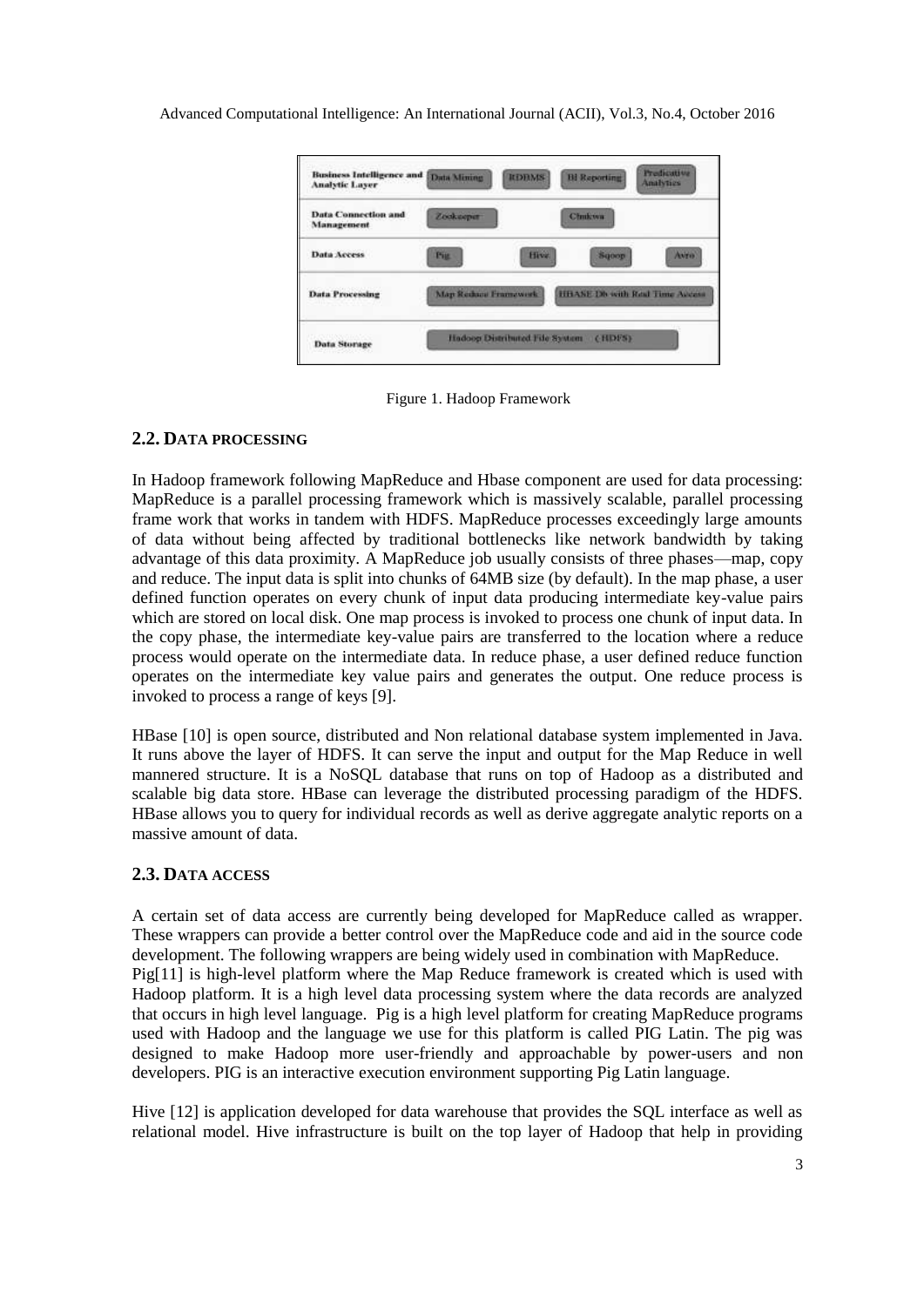conclusion, and analysis for respective queries. Hive looks very much like traditional database code with SQL access. Hive is read-based and therefore not appropriate for transaction processing that typically involves a high percentage of write operations.

Sqoop[13] is a command-line interface application that provides platform which is used for converting data from relational databases and Hadoop or vice versa. Apache Sqoop is a tool designed for transferring bulk data between Apache Hadoop and structured data stores such as relational databases or data warehouses. It can be used to populate tables in Hive and Hbase. Sqoop uses a connector based architecture which supports plugins that provide connectivity to external systems. Sqoop includes connectors for databases such as MySQL, Postgre SQL, Oracle, SOL Server and DB2 and generic JDBC connector. Dataset being transferred is sliced up into different partitions and a map-only job is launched with individual mappers responsible for transferring a slice of this dataset. Sqoop uses the database metadata to infer data types.

Avro[14] is a system that provides functionality of data serialization and service of data exchange. It is basically used in Apache Hadoop. These services can be used together as well as independently according the data records. Avro relies on schemas. When Avro data is read, the schema used when writing it is always present. This facilitates to use with dynamic, scripting languages, since data, together with its schema, is fully self-describing. When Avro data is stored in a file, its schema is stored with it, so that files may be processed later by any program.

## **2.4. DATA CONNECTION AND MANAGEMENT**

Zookeeper and Chukwa are used for data connection and management to process and analyze the massive amount of logs. Zookeeper [15] is an open source Apache project that provides a centralized infrastructure and services that enable synchronization across a cluster. ZooKeeper maintains common objects needed in large cluster environments. Examples of these objects include configuration information, hierarchical naming space, and so on. Applications can leverage these services to coordinate distributed processing across large clusters. Chukwa[16] is an open source data collection system for monitoring large distributed systems. It is built on top of the Hadoop Distributed File System (HDFS) and Map/Reduce framework and inherits Hadoop's scalability and robustness. It also includes a flexible and powerful toolkit for displaying, monitoring and analyzing results to make the best use of the collected data.

### **2.5 BUSINESS INTELLIGENCE AND ANALYTICAL LAYER**

The basic function of this layer is to analysed and predict patterns using SQL, data mining, and BI tools.

# **3. BIG DATA SUMMARIZATION FRAMEWORK, CHALLENGE, AND POSSIBLE SOLUTION**

Big data not only refers to datasets that are large in size, but also covers datasets that are complex in structures, high dimensional, distributed, and heterogeneous. An effective framework when working with big data is through data summaries, such as data integration, data redundancy, and data compression, etc. Instead of operating on complex and large raw data directly, these tools enable the execution of various data analytics tasks through appropriate and carefully constructed summaries, which improve their efficiency and scalability.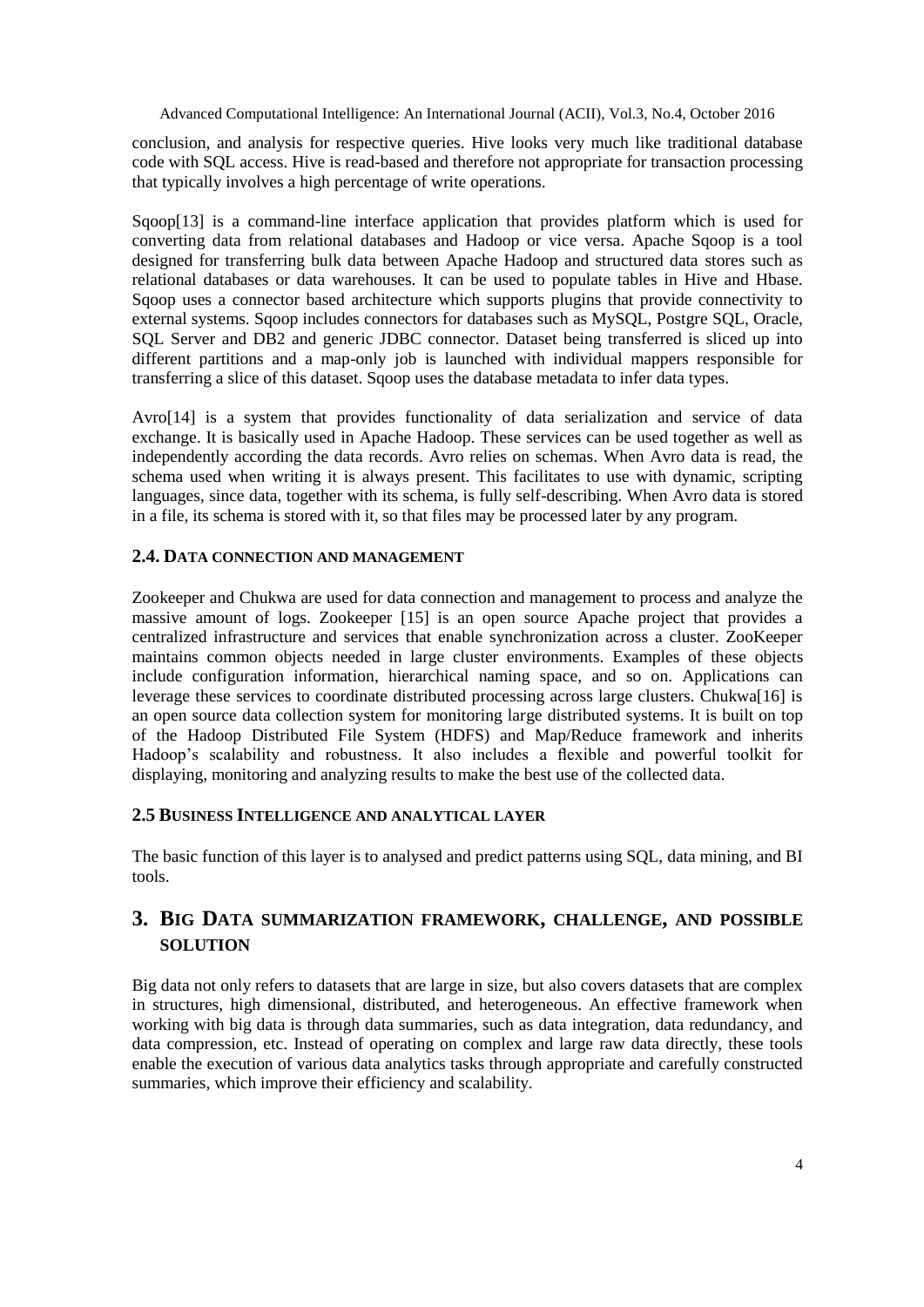In this section, we describe a framework of big data summarization is shown in the figure 2. We explore challenges and potential solutions to every specific step in the framework. The big data summarization is performed in four major stages. The challenges and solutions to each stage are described as follows:



Figure 2. Framework of big data summarization

# **3.1 DATA CLUSTERING**

The first stage is the document clustering stage where clustering technique is applied to the multi document data collection to create the document clusters. The purpose of this stage is to group the similar documents for making it ready for summarization and ensures that all the similar set of documents participates in a group of summarization process.

*Challenges:* The issue of clustering or grouping n objects into K groups arises in many scientific applications, such as biology, education, genetics, criminology, etc [17], [18], [19], but obtaining an optimal grouping is not always an easy proposition. Investigating all possible partitions of a dataset is computationally infeasible for all but the most trivial cases, as the number of ways that a dataset can be partitioned into K groups increases exponentially with both n and K. A number of approaches [20], [21], [22], [23], [24], [25], [26], [27], [28] have been developed in this regard, but the simplicity and computational speed of the K-means algorithm [29], [30] has made it a popular choice. However, the algorithm needs initializing values which greatly influence its terminating optimal solution.

*Solutions:* A promising solution to Big Data clustering is to provide a detailed assessment of the performance of many commonly-used and well-performing initializing methods over datasets of many dimensions, numbers of observations, groups and clustering complexity. Performance is evaluated both in terms of the ability to best recover the true groupings as well as the achieved minima of the objective function. Results from extensive investigations into factors that influence the performance of each algorithm are also provided.

# **3.2 DATA GENERALIZATION**

Data generalization is process that abstracts a large set task relevant data from low conceptual to high conceptual level for better prediction and summarization. The goal is to find short descriptions of the members of a collection that enable efficient processing of large collections while preserving the essential statistical relationships that are useful for basic tasks such as classification, novelty detection, and similarity and relevance judgments.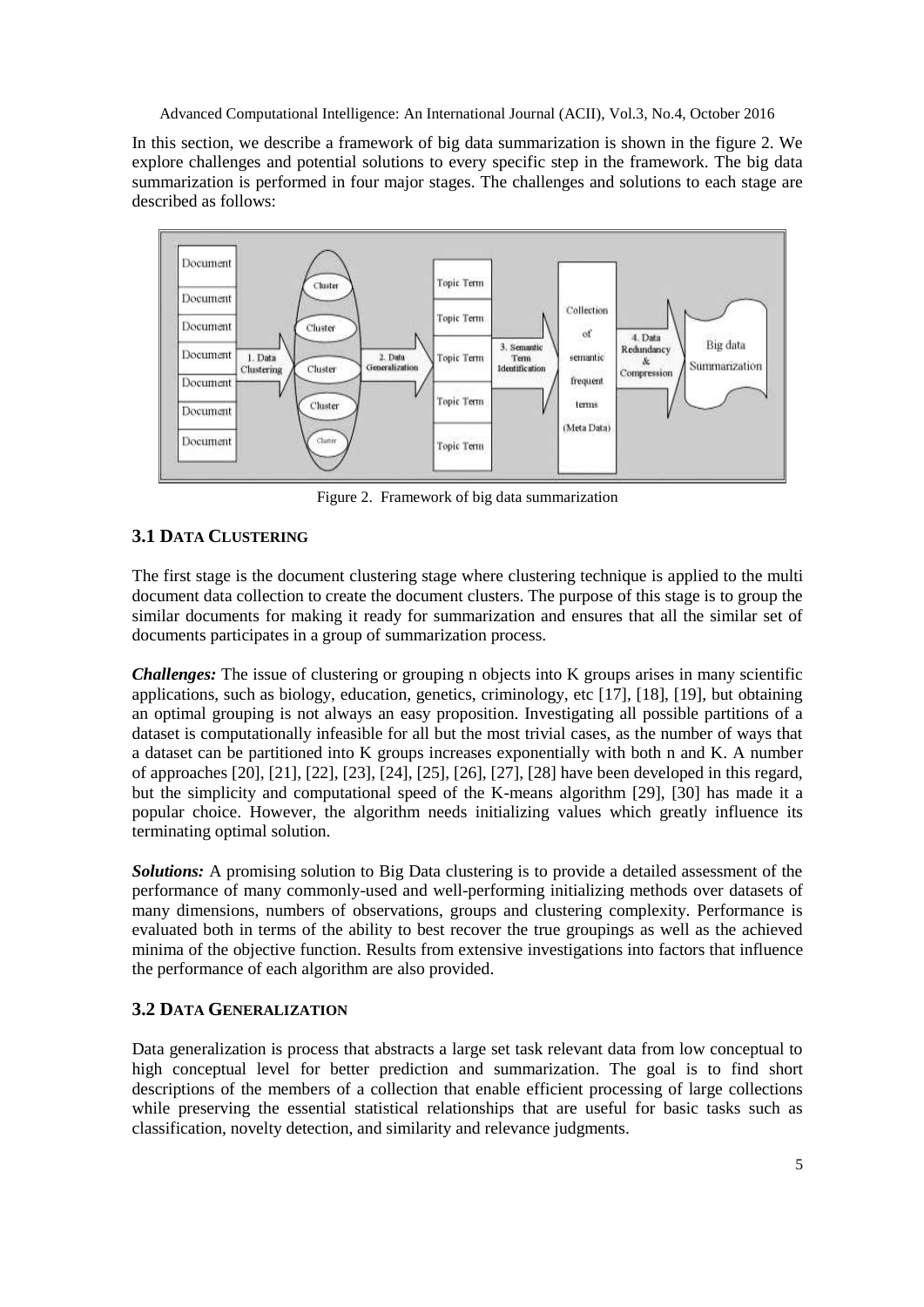*Challenges:* The first challenge is database Enrichment for the purpose of effective data generalization. The second challenge is the generalization process, if automatized, must be controlled by some decision system. The system usually makes a decision based on the set of attributes describing data being generalized. The challenge of selecting the right attributes to control generalization process may be as important as creation of decision system using those attributes.

**Solutions:** To efficiently data generalization we need to choose or proposed suitable modeling technique is applied to each individual document cluster to generate the cluster topics and terms belonging to each cluster topic. A statistics-based approach for clustering documents and for extracting cluster topics can proposed. Relevant (meaningful) Expressions (REs) automatically extracted from corpora are used as clustering base features. These features are transformed and its number is strongly reduced in order to obtain a small set of document classification features. This is achieved on the basis of Principal Components Analysis. Model-Based Clustering Analysis finds the best number of clusters. Then, the most important REs are extracted from each cluster.

# **3.3 SEMANTIC TERM IDENTIFICATION (META DATA)**

Efficient storage and retrieval of information is a growing problem in Big Data, particularly since very large-scale quantities of data such as text, image, video, and audio are being collected and made available across various domains, e.g. social networks, security systems, shopping and marketing systems, defense systems, fraud detection, and cyber traffic monitoring. Semantic term identification presents the data in a more efficient manner and makes it useful for a source of knowledge discovery and comprehension, for example by making search engines work more quickly and efficiently.

**Challenges:** Data representations play an important role in the indexing of data, for example by allowing data points/instances with relatively similar representations to be stored closer to one another in memory, aiding in efficient information retrieval. However, the high-level abstract data representations need to be meaningful and demonstrate relational and semantic association in order to actually confer a good semantic understanding and comprehension of the input.

**Solutions:** To enable the discovered patterns/results to be useful domain knowledge, the data analysts must provide process how global frequent terms are generated from the collection of multiple documents. For frequent terms generation of the multiple documents in each cluster, propose new process/algorithm based on the principle that data (words) that are used in the same contexts tend to have similar meanings. Design novel semantic indexing algorithm which has ability to extract the conceptual content of a body of text by establishing associations to those terms that occur to similar contexts.

### **3.4 DATA REDUNDANCY AND COMPRESSION**

Data redundancy and compression aims to reduce redundant information in data to save the consumption of resources such as storage space or I/O bandwidth, and therefore this technique has very important application in the areas of data summarization. Apart from the space savings, data compression provides another benefit that compressed data could be stored and transmitted faster, thereby improving the performance of I/O intensive workloads. However, compression is a compute-intensive operation and imposes an extra processing cost and resource contention on compute node.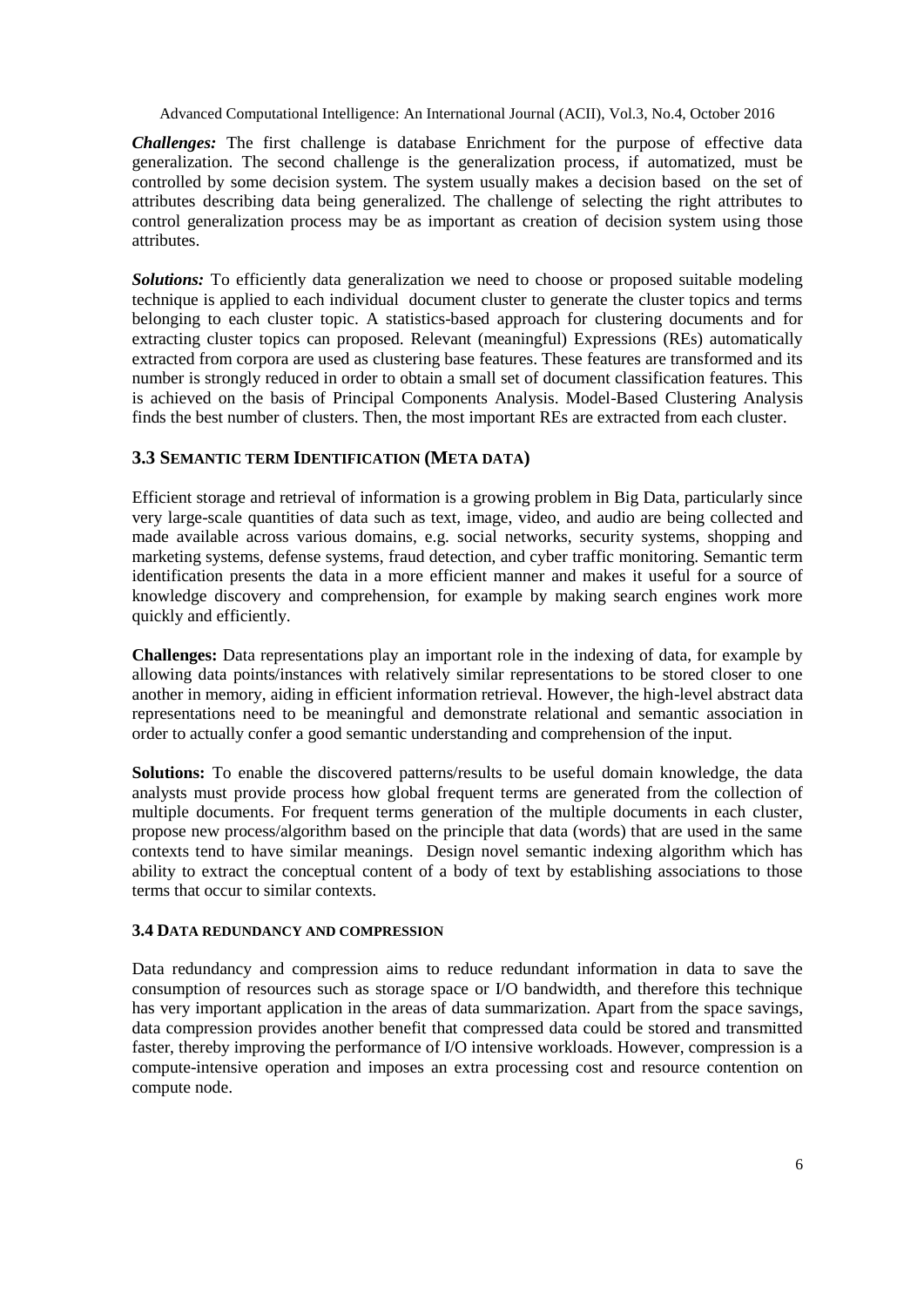**Challenges:** Data compression algorithms involve trade-offs among various factors, including the degree of compression, the amount of distortion introduced (using in lossy data compression), and the computational resources required to compress and decompress the data.

**Solution:** To facilitate the approximate duplicate data is identified and removed from the summary report and final summary data is generated, the Lossless data compression algorithm is provided. Lossless data compression algorithms usually exploit statistical redundancy to represent data more concisely without losing in-formation, and can reconstruct the original data exactly from the compressed data. There are two key metrics – compression ratio and (de)compression speed that are used to evaluate the performance of lossless data compression algorithms. Different compression algorithm has different compression ratio. Even the same compression algorithm could have varied compression ratio of different original data formats. In general, the compression ratio of text format data is higher than binary format, and the compression ratio of repetitive data is higher than random data.

# **4. EVALUATION OF DATA**

Data summarization process is evaluated using performance parameters namely, Compression Ratio (CR) and Retention Ratio (RR), and precision, recall and F-score.

## **4.1 COMPRESSION AND RETENTION RATIO**

The Compression Ratio (CR) is the ratio of size of the summarized data document to the total size of the original data documents. Retention Ratio (RR) is the ratio of the information available in the summarized document to the information available in the original data collections. The expressions of calculating the CR and RR are given in the equation (1) and equation (2) respectively.

$$
CR = \frac{|d|}{|D|} \tag{1}
$$

$$
RR = \frac{Info(d)}{Info(D)}
$$
 (2)

Where *d* represents the size of the summarized data is document and *D* is the total size of the original data collection. *Info(d)* represents the information available in the summarized data document and *Info*(*D*) is the information present in the original data collection.

#### **4.2 PRECISION, RECALL AND F-SCORE**

The main evaluation metrics of co-selection is precision, recall and F-score. Precision (P) is the number of data occurring in both system and ideal summaries divided by the number of sentences in the system summary. Recall (R) is the number of data occurring in both system and ideal summaries divided by the number of sentences in the ideal summary. F-score is a composite measure that combines precision and recall. The basic way how to compute the F-score is to count a harmonic average of precision and recall:

$$
F = \frac{2.P.R}{P+R}
$$
 (3)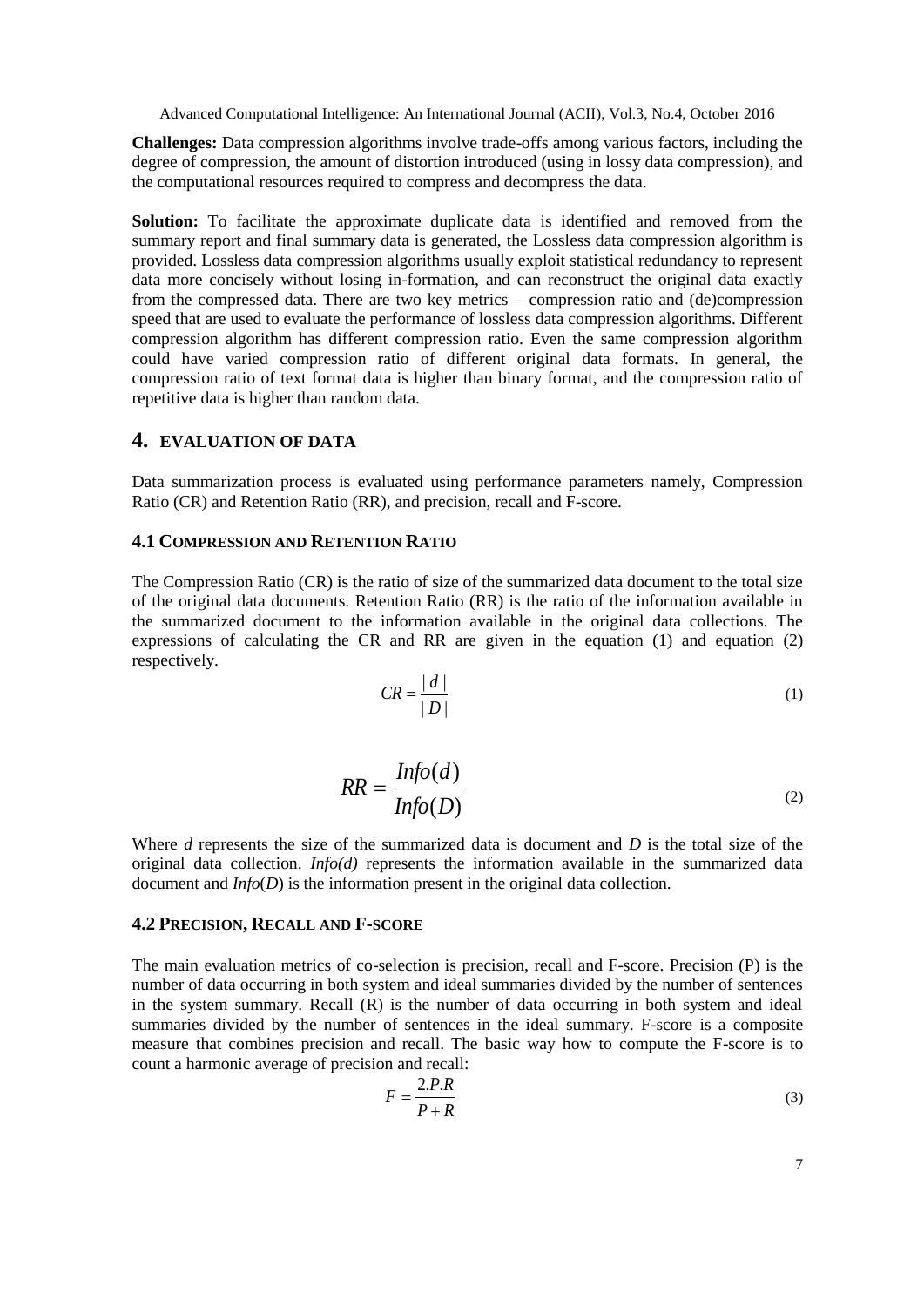# **5. CONCLUSION**

In this paper, we have proposed an overall framework of big data summarization which combines data clustering, data generalization, semantic data indexing and data compression. The proposed framework definitely performs better than existing systems. We have explored challenges and possible solution for each steps of data summarization which alleviates scalability and reduce data redundancy and data compression for better big data summarization. Also we have discussed big data summarization technology and the evaluation technique using compression Ratio (CR) and retention Ratio (RR) with F-score.

Future work in this direction can be providing the novel clustering algorithm and semantic data indexing and data compression techniques for big data summarization over the MapReduce framework.

# **ACKNOWLEDGEMENTS**

We would like to thank management of Sarswati College of Engineering, Kharghar, Navi Mumbai, India and Principal, Terna Institute of Technology, Nerul, Navi Mumbai, India for providing the infrastructure to carry out the proposed research work

# **REFERENCES**

- [1] V. Mayer-Schonberger, K. Cukier (2013) Big Data: A Revolution That Will Transform How We Live, Work, and Think, Houghton Mifflin Harcourt.
- [2] R. Thomson, C. Lebiere, S. Bennati (2014)cHuman, model and machine: a complementary approach to big data, in: Proceedings of the 2014 Workshop on Human Centered Big Data Research, HCBDR  $^{\circ}14$
- [3] A. Cuzzocrea (2014) Privacy and security of big data: current challenges and future research perspectives, in: Proceedings of the First International Workshop on Privacy and Security of Big Data, PSBD '14.
- [4] XiaolongJina, Benjamin W, Xueqi Chenga, and YuanzhuoWang (2015) Significance and Challenges of Big Data Research.
- [5] W.B. Arthur, (2011) http://www.images-et-reseaux.com/sites/ /medias/blog/2011/12/the-2ndeconomy.pdf.
- [6] Federal government (2012). http://www.whitehouse.gov/sites/big data
- [7] Borthakur, D. (2007) The hadoop distributed file system: Architecture and design. Hadoop Project Website (Available online at - https://hadoop.apache.org/docs/r1.2.1/hdfs\_design.pdf).
- [8] Borthakur D (2008) HDFS architecture guide. HADOOP APACHE PROJECT.
- [9] K V N Rajesh (2009)Big Data Analytics: Applications and Benefits –
- [10] J. C. Brian Dolan and J. Cohen (2009) MAD Skills: New Analysis Practices for Big Data," in Very Large DAta Bases(VLDB) 09. Lyon, France: ACM.
- [11] Christopher Olston, Benjamin Reed, Utkarsh Srivastava, Ravi Kumar, and Andrew Tomkins (2008) SIGMOD international conference on Management of data, pp. 1099-1110. ACM.
- [12] Ashish Thusoo, Joydeep Sen Sarma, Namit Jain, Zheng Shao, & Raghotham Murthy (2009) Hive: a warehousing solution over a map-reduce framework. Proceedings of the VLDB Endowment 2, no. 2 .
- [13] http://www.tutorialspoint.com/sqoop/sqoop.pdf
- [14] http://avro.apache.org/avro.pdf
- [15] J. Baker, C. Bond, J. Corbett, J. Furman, Lloyd, and V. Yushprakh (2011) Megastore: providing scalable, highly available storage for interactive services. In Proceedings of Conference on Innovative Data Systems Research.
- [16] J. Boulon, A. Konwinski, R. Qi, A. Rabkin, E. Yang, and M. Yang. Chukwa (2008) A large-scale monitoring system. In First Workshop on Cloud Computing and its Applications (CCA '08), Chicago.